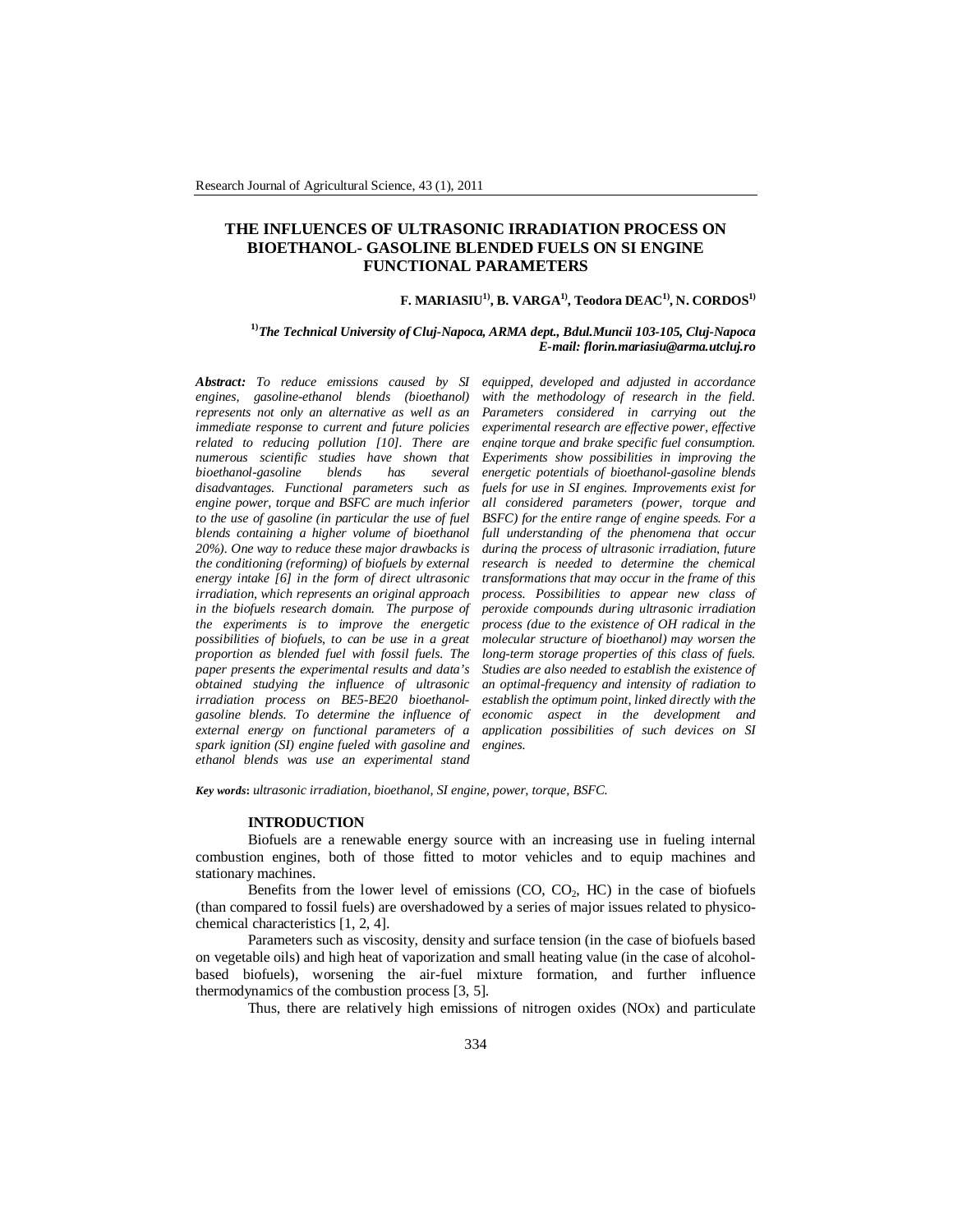matter (HC and smoke) higher than for fossil fuels. In particularly way, the SI engines fueled with bioethanol-gasoline blends functional parameters are more reduced especially because bioethanol smallest calorific value as widely was presented by numerous researches in their experiments [3,5,7-9].

# **MATERIAL AND METHODS**

To determine the influence of external energy on functional parameters of a spark ignition (SI) engine fueled with gasoline and ethanol blends was use an experimental stand equipped, developed and adjusted in accordance with the methodology of research in the field. Parameters considered in carrying out the experimental research to determine the influence of external energy intake are effective power,  $P_e$  [kW]; effective engine torque,  $M_e$  [Nm] and brake specific fuel consumption, BSFC  $[g / kWh]$ , and the obtained results are presented as characteristic variation.

- Experimental stand (figure 1) is composed of:
- Mercedes Benz Engine M111 (016 3301) type;
- Dynamometer Weinlich MP80/6000 type;
- Kingship electronic balance GEW-6 type;
- Fuel tank;
- External power conditioning devices;
- Experimental data acquisition system.



Figure 1: Experimental stand structure for characteristics determination (1 - engine, 2 - frame, 3 - dataacquisition system, 4 – dynometer (brake), 5 - external energy ultrasonic irradiation conditioning device, 6 - fuel tank, 7 - electronic balance, 8 - supply pipelines, 9 - data acquisition cable)

Structural parameters and functional characteristics of Mercedes Benz M 111 engine are presented in Table 1 and the physical and chemical properties of gasoline and ethanol mixtures used in experiments are presented in Table 2.

*Table 1*

| Engine characteristics   | ------              |
|--------------------------|---------------------|
| Parameter                | Value               |
| Type                     | 4 cylinders in line |
| Ignition order           | $1 - 3 - 4 - 2$     |
| Bore x Stroke            | 86x85 mm            |
| Displacement             | $1976 \text{ cm}^3$ |
| <b>Compression Ratio</b> | 9.7                 |
| Maximum engine torque    | 240Nm at 3500 rpm   |
| Maximum engine power     | 120 kW at 5500 rpm  |
| Maximum engine speed     | $6200$ rpm          |
|                          |                     |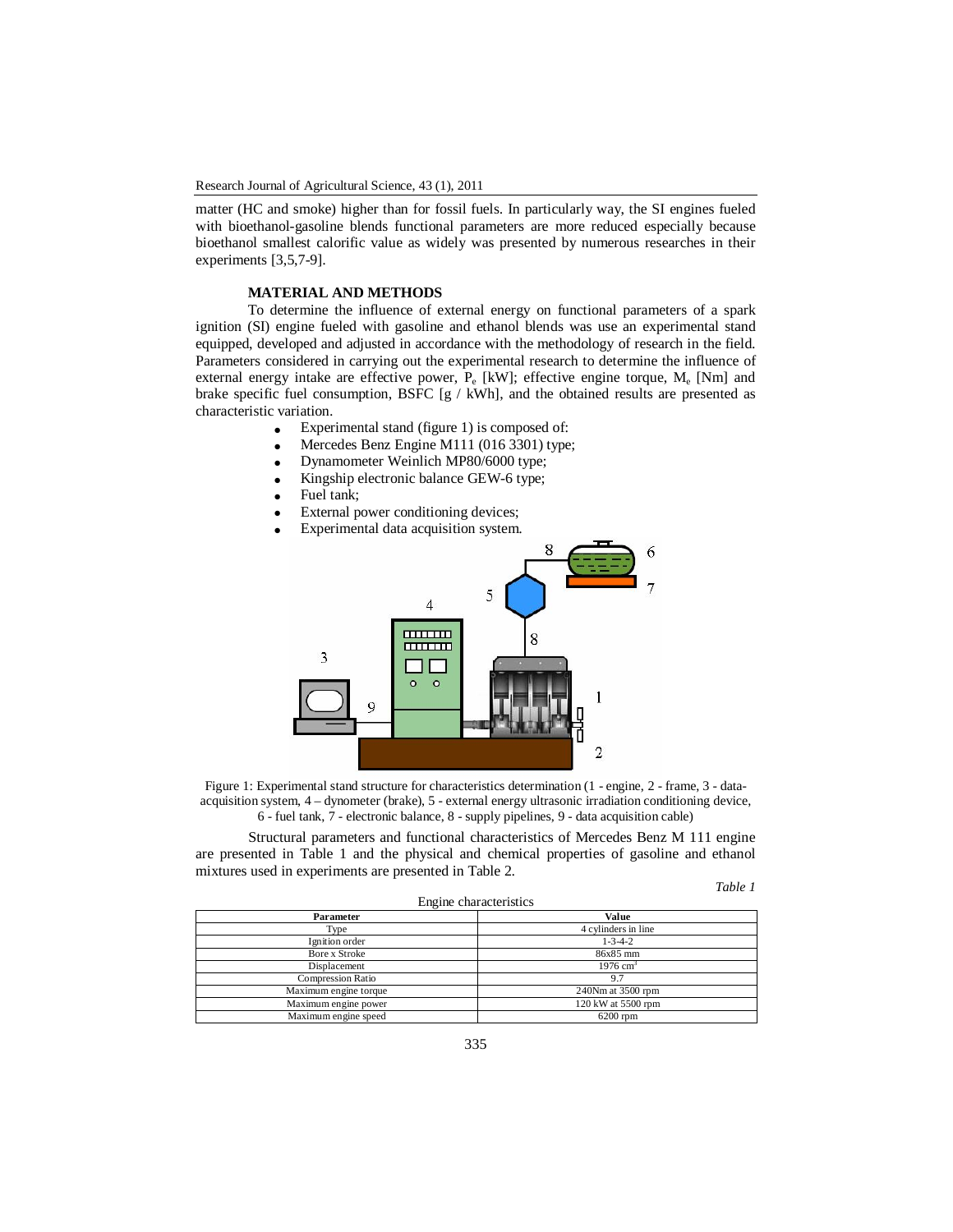*Table 2*

|                           |          |                                                 |             |             | Tuvic 1     |  |  |  |  |
|---------------------------|----------|-------------------------------------------------|-------------|-------------|-------------|--|--|--|--|
|                           |          | Tested blends characteristics                   |             |             |             |  |  |  |  |
|                           | Fuel     |                                                 |             |             |             |  |  |  |  |
| <b>Property</b>           | Gasoline | BE5                                             | <b>BE10</b> |             | <b>BE20</b> |  |  |  |  |
| Vapor pressure [kPa]      | 48       | 55                                              | 55          | 55          | 55          |  |  |  |  |
| RON number                | 85       | 90                                              | 92          | 94          | 98          |  |  |  |  |
| Calorific value $[MJ/kg]$ | 45       | 44                                              | 43          | 42          | 40          |  |  |  |  |
|                           |          | Distillation curves (at a pressure of 760 mmHg) |             |             |             |  |  |  |  |
| 10%                       | 59       | 54                                              | 53          | 58          | 55          |  |  |  |  |
| 50%                       | 93       | 94                                              | 72          | $7^{\circ}$ | 72          |  |  |  |  |
| 90%                       | 146      | 148                                             | 144         | 145         | 142         |  |  |  |  |
| 100%                      | 177      | 184                                             | 175         | 182         | 177         |  |  |  |  |

Bioethanol-gasoline blended fuels ultrasonic conditioning was achieved by converting an ultrasonic bath Sonorex Bandelin RK31 type (ultrasonic emitter: 35 kHz frequency and 240W ultrasound peak output) obtaining a 300 cm<sup>3</sup> effectively conditioning volume (of a resonance tank) [6].

Before the start of SI engine fueling, fuel was conditioned by ultrasounds for 300 seconds.

# **RESULTS AND DISCUSSIONS**

The results for the external ultrasonic energy conditioning the gasoline-ethanol fuel mixtures in the experiments are presented in tables 3-5 and figures 2-7. The "Base" case is for bioethanol-gasoline blends without any external intervention and "Us irrad." case is for 300 seconds ultrasonic irradiated bioethanol-gasoline blends.

Based on the below presented results (figures 2-7) it is observed that are beneficial influence of ultrasound irradiation bioethanol-gasoline blends in that they improve functional performance of the SI engine fueled with alcohols blends. Improvements exist for all considered parameters (power, torque and BSFC) for the entire range of engine speeds.

The biggest difference (compared to using a blend was not subjected to ultrasonic conditioning) were reported for engine power ( - 4.45% for BE20 blends at 3000 rpm), torque (- 2.58% for BE15 blends at 5000 rpm) and for BSFC (- 2.86% for BE10 blends at 5000 rpm).

| anı |  |
|-----|--|
|     |  |

|                              |      |                        |      |           |      |           |      |           |      | $\sqrt{2}$ |  |
|------------------------------|------|------------------------|------|-----------|------|-----------|------|-----------|------|------------|--|
| Engine power variations [kW] |      |                        |      |           |      |           |      |           |      |            |  |
|                              |      | Engine speed [rot/min] |      |           |      |           |      |           |      |            |  |
|                              |      | 1000                   |      | 2000      |      | 3000      |      | 4000      |      | 5000       |  |
| Fuel                         | Base | Us irrad.              | Base | Us irrad. | Base | Us irrad. | Base | Us irrad. | Base | Us irrad.  |  |
| Gasoline                     | 8.7  | 8.7                    | 20.1 | 20.1      | 33.7 | 33.7      | 41.2 | 41.2      | 45.8 | 45.8       |  |
| BE5                          | 8.6  | 8.7                    | 20   | 20.05     | 33.6 | 33.63     | 41.1 | 41.17     | 45.5 | 45.69      |  |
| <b>BE10</b>                  | 8.5  | 8.6                    | 19.5 | 19.7      | 31.9 | 32.48     | 38.7 | 39.66     | 42.7 | 44.06      |  |
| <b>BE15</b>                  | 8.4  | 8.5                    | 19.2 | 19.5      | 31.6 | 32.05     | 38.2 | 39.18     | 41.8 | 43.4       |  |
| <b>BE20</b>                  | 8.1  | 8.12                   | 18.3 | 19        | 30.2 | 31.7      | 36.6 | 37.77     | 40.3 | 41.96      |  |

| anı |  |
|-----|--|
|-----|--|

| Engine torque variations [NIII] |              |                        |       |           |       |           |       |           |      |           |
|---------------------------------|--------------|------------------------|-------|-----------|-------|-----------|-------|-----------|------|-----------|
|                                 |              | Engine speed [rot/min] |       |           |       |           |       |           |      |           |
|                                 | 1000<br>2000 |                        | 3000  |           | 4000  |           | 5000  |           |      |           |
| Fuel                            | Base         | Us irrad.              | Base  | Us irrad. | Base  | Us irrad. | Base  | Us irrad. | Base | Us irrad. |
| Gasoline                        | 86.4         | 86.4                   | 100.2 | 100.2     | 103.9 | 103.9     | 101.1 | 101.1     | 84.6 | 84.6      |
| BE5                             | 86.1         | 86.2                   | 99.7  | 99.8      | 102.7 | 103.1     | 100.0 | 100.4     | 83.9 | 84.2      |
| <b>BE10</b>                     | 84.5         | 84.8                   | 97.6  | 98.4      | 97.8  | 98.4      | 94.7  | 95.3      | 78.7 | 80.6      |
| <b>BE15</b>                     | 82.6         | 83.1                   | 95.5  | 96.3      | 96.5  | 97.0      | 93.0  | 93.8      | 76.5 | 78.7      |
| <b>BE20</b>                     | 79.3         | 80.0                   | 91.8  | 92.7      | 93.1  | 94.2      | 89.8  | 91.0      | 74.8 | 76.2      |

Engine torque variations [Nm]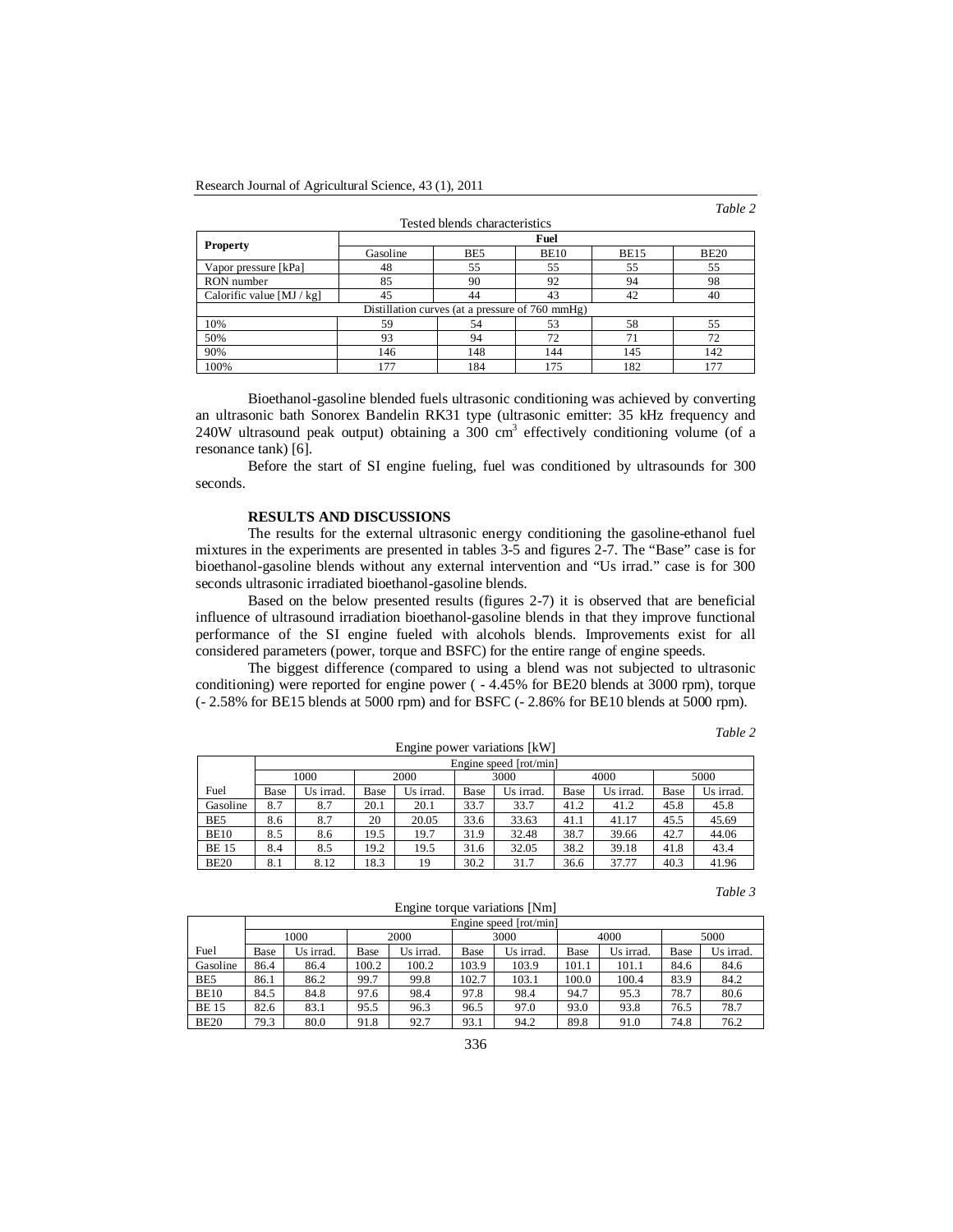| abl |  |
|-----|--|
|-----|--|

|             |      |                        |      |           |      |                                 |      |           |      | ------    |  |
|-------------|------|------------------------|------|-----------|------|---------------------------------|------|-----------|------|-----------|--|
|             |      |                        |      |           |      | Engine BSFC variation $[g/kWh]$ |      |           |      |           |  |
|             |      | Engine speed [rot/min] |      |           |      |                                 |      |           |      |           |  |
|             |      | 1000                   |      | 2000      |      | 3000                            |      | 4000      |      | 5000      |  |
| Fuel        | Base | Us irrad.              | Base | Us irrad. | Base | Us irrad.                       | Base | Us irrad. | Base | Us irrad. |  |
| Gasoline    | 257  | 257                    | 256  | 256       | 247  | 247                             | 275  | 275       | 314  | 314       |  |
| BE5         | 257  | 257                    | 258  | 258       | 250  | 249                             | 279  | 277       | 319  | 317       |  |
| <b>BE10</b> | 259  | 258                    | 263  | 262       | 257  | 255                             | 291  | 284       | 335  | 326       |  |
| <b>BE15</b> | 265  | 262                    | 269  | 266       | 264  | 262                             | 301  | 295       | 345  | 338       |  |
| <b>BE20</b> | 271  | 269                    | 275  | 271       | 272  | 266                             | 307  | 300       | 352  | 346       |  |





Figure 2:Engine power variation (a-BE5, b-BE10)







Figure 4: Engine torque variation (a-BE5, b-BE10)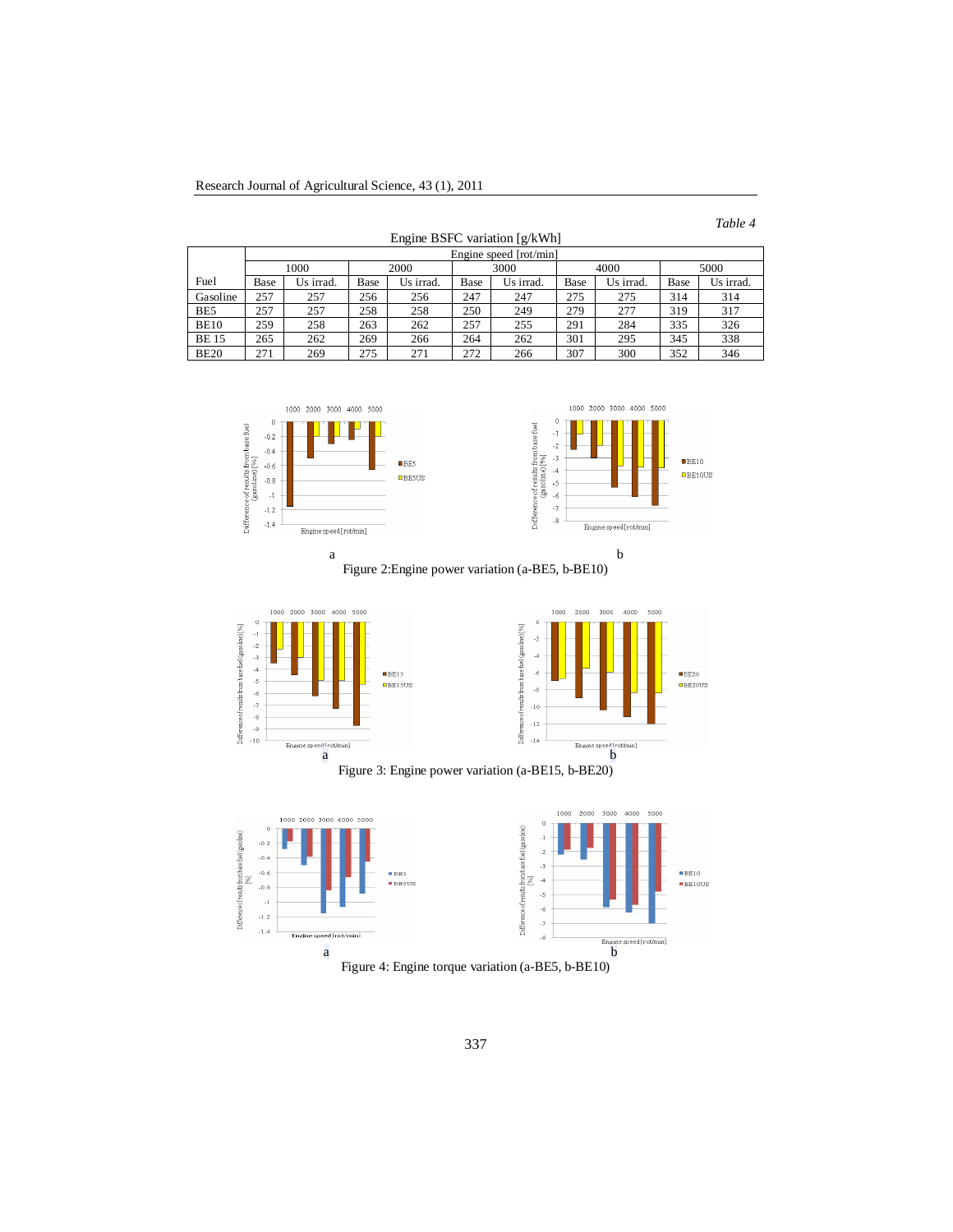Research Journal of Agricultural Science, 43 (1), 2011





Figure 7: Engine BSFC variation (a-BE15, b-BE20)

### **CONCLUSIONS**

- Experiments show possibilities in improving the energetic potentials of bioethanol-gasoline blends fuels for use in SI engines. For a full understanding of the phenomena that occur during the process of ultrasonic irradiation, future research is needed to determine the chemical transformations that may occur in the frame of this process.
- Possibilities to appear new class of peroxide compounds during ultrasonic irradiation process (due to the existence of OH radical in the molecular structure of bioethanol) may worsen the long-term storage properties of this class of fuels.
- Studies are also needed to establish the existence of an optimal-frequency and intensity of radiation to establish the optimum point, linked directly with the economic aspect in the development and application possibilities of such devices on SI engines.